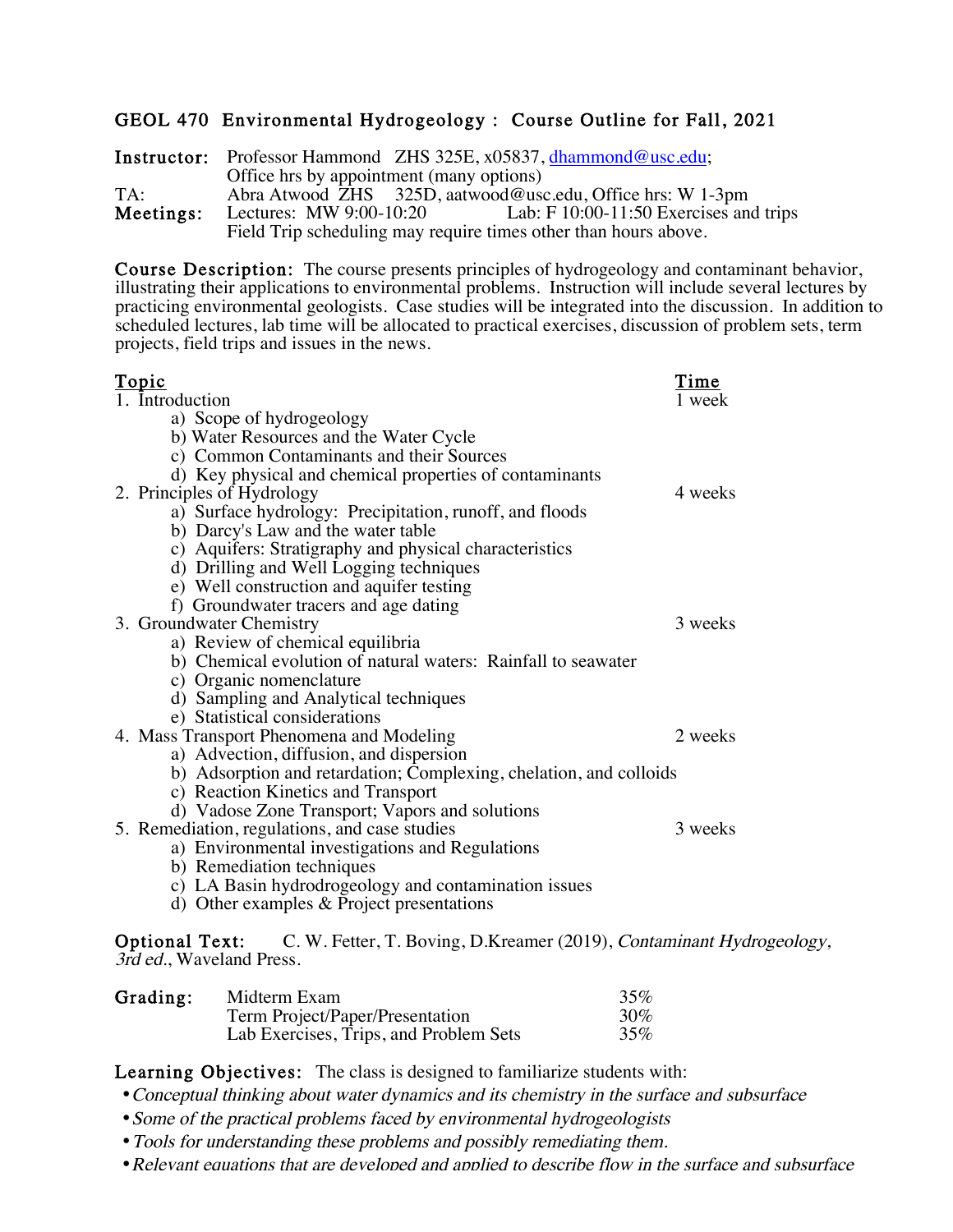Term Project: Each student will identify a problem of interest and carry out an independent investigation of this problem. This could involve making observations in the field, laboratory studies, doing literature research, mathematical modeling, or a combination of these efforts. A topic of interest should be selected by mid-way through the course and outlined in a paragraph that will be submitted by Oct. 8. The selection of this topic should include discussions with your instructors about its objective and scope. A brief progress report (about 2 pages) is due on Nov. 5. The progress report should outline the objectives and what has been accomplished, including a bit of relevant data. The final report is due on Dec. 14 and should be written in the format of a research article, including an abstract, introduction, methodology, results and discussion, conclusions and references. In addition, each student will make a 15 minute oral presentation summarizing the project. Presentations will take place during the last scheduled lab or during the final exam period.

Attendance: ESSENTIAL. Reading in the recommended texts, articles or on line will augment, but not replace, class meetings and exercises—a missed class meeting is hard to make up. Please prearrange excused absences or let us know before class (via email) if you are going to be out with an illness. The same applies for exams. They cannot be made up if absence is not excused.

Academic Honesty: You are expected to observe the rules of academic conduct outlined in the Student Handbook (available online). We do encourage you to work together on labs and assignments; however, you must always turn in your own work (describe results in your own words). This helps you better learn the material and helps us see your individual progress.

Academic Accommodations: Any student requesting academic accommodations based on a disability is required to register with Disability Services and Programs (DSP) each semester. A letter of verification for approved accommodations can be obtained from DSP. Please be sure the letter is delivered to Prof. Hammond as early in the semester as possible. DSP can be reached at ability@usc.edu and is open 8:30am-5:00pm Monday through Friday. The phone number for DSP is 213-740-0776. dsp.usc.edu

## Support Systems:

- Student Health Counseling Services (213) 740-7711 24/7 on call. Free and confidential mental health treatment for students, including short-term psychotherapy, group counseling, stress fitness workshops, and crisis intervention. engemannshc.usc.edu/counseling
- National Suicide Prevention Lifeline 1 (800) 273-8255 24/7 on call. Free and confidential emotional support to people in suicidal crisis or emotional distress 24 hours a day, 7 days a week.
- suicidepreventionlifeline.org

studentaffairs.usc.edu/ssa

- Relationship and Sexual Violence Prevention Services (RSVP) (213) 740-4900 24/7 on call. Free and confidential therapy services, workshops, and training for situations related to gender-based harm. engemannshc.usc.edu/rsvp
- Office of Equity and Diversity (OED) | Title IX (213) 740-5086. Information about how to get help or help a survivor of harassment or discrimination, rights of protected classes, reporting options, and additional resources for students, faculty, staff, visitors, and applicants. The university prohibits discrimination or harassment based on the following protected characteristics: race, color, national origin, ancestry, religion, sex, gender, gender identity, gender expression, sexual orientation, age, physical disability, medical condition, mental disability, marital status, pregnancy, veteran status, genetic information, and any other characteristic which may be specified in applicable laws and governmental regulations. equity.usc.edu, titleix.usc.edu
- Bias Assessment Response and Support (213) 740-2421. Avenue to report incidents of bias, hate crimes, and microaggressions for appropriate investigation and response.
- studentaffairs.usc.edu/bias-assessment-response-support
- USC Support and Advocacy (213) 821-4710. Assists students and families in resolving complex personal, financial, and academic issues adversely affecting their success as a student.